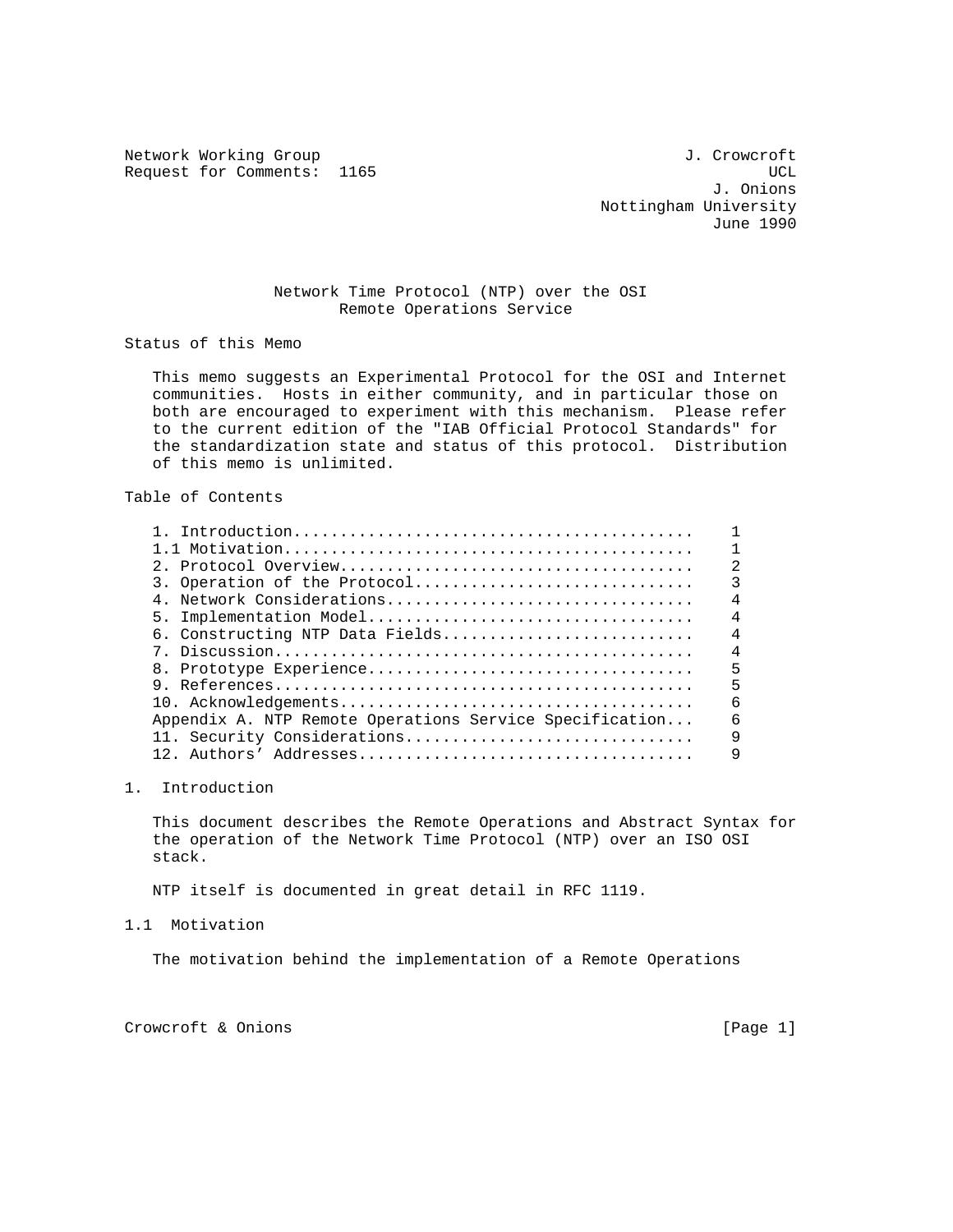Service implementation of NTP is fourfold.

- 1. The inclusion of a useful service to an OSI environment.
- 2. The feasibility of automatically checking a ROS/ASN.1 specification, and automatically generating code to implement the protocol.
- 3. The feasibility of running NTP on connection oriented network services (CONS or X.25), and consequentially, the ability to use connection success or failure to optimise reachability discovery.
- 4. The generalisation of the last point: the use of ROS makes NTP independent of the underlying communications architecture.

 The need for time synchronisation is clear, and RFC 1119 indicates a few of the necessary uses of this service. However, it is becoming clear that OSI applications are very much in need of this service too. Not just in the local context but across the wide area. For example much of the strong authentication outlined in X.511 is based on encrypted packets with time stamps to indicate how long the packet is valid for. If two hosts have clocks that are not closely synchronised, the host with the faster clock will be more prone to cryptographic attacks from the slower, and the slower host will possibly find it is unauthentable.

 A similar problem occurs with the X.500 directory and the service control limiting the time allowed for the search.

 Authentication between NTP peers and between clients and servers is not addressed here, as the choice of mechanism is still the subject of some debate.

2. Protocol Overview

 The NTP application functions exactly as in RFC 1119. The use of remote operations and the underlying Application support means that for NTP daemons to peer with one another, they send an A- ASSOCIATE.REQUEST, and receive an A-ASSOCIATE.INDICATION.

 On successful association, they subsequently periodically invoke the appropriate Remote Operation with the appropriate parameters at the appropriate frequency.

On failure, they mark the peer as unreachable.

Crowcroft & Onions [Page 2]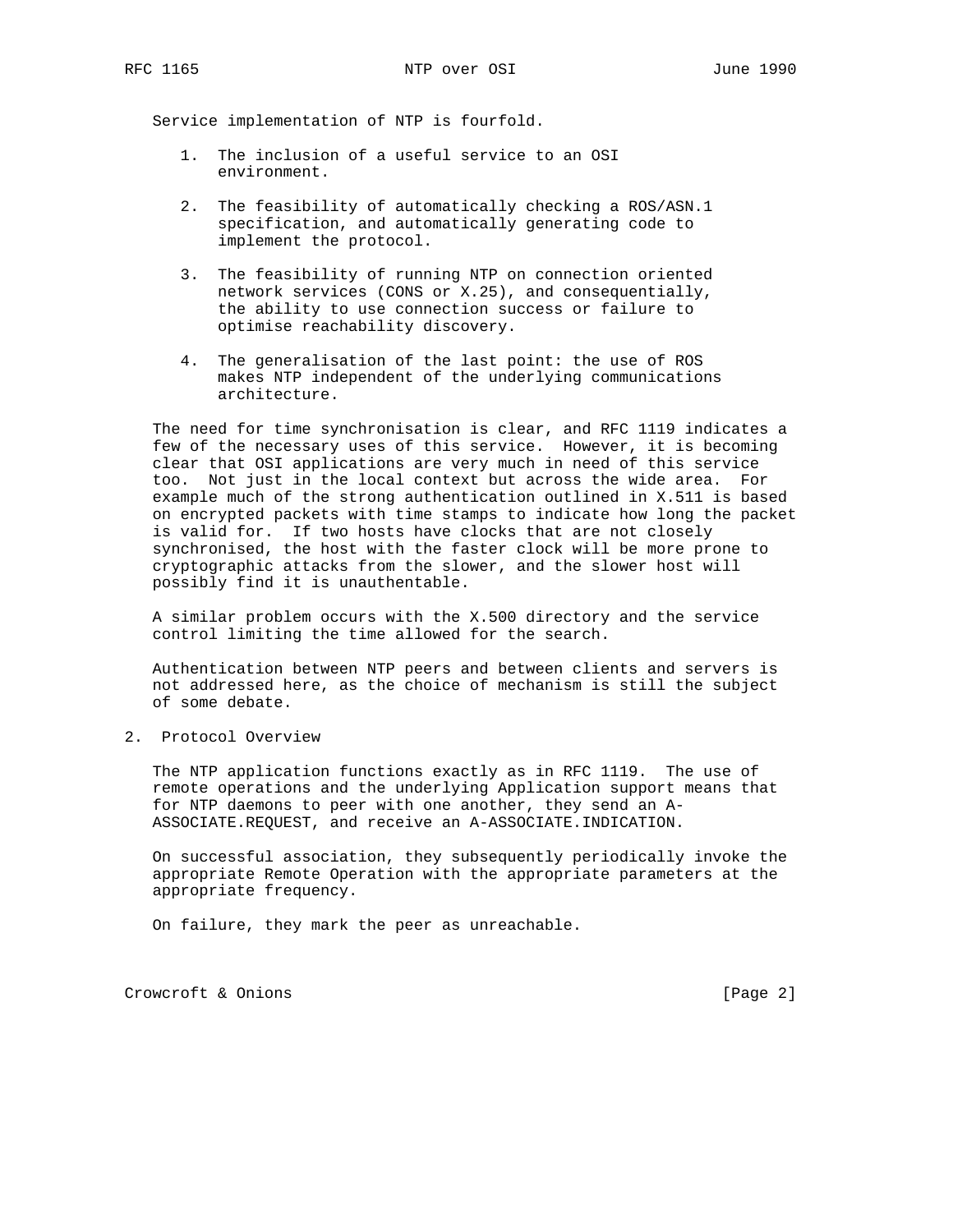The states that an ntp daemon records for each peer are enhanced from RFC 1119 to include:

 Connected: this indicates the host is connected with its peer and synchronisation data is being exchanged.

 Connecting: this state indicates that a connection is in progress. Hosts at large distances may take several seconds to connect, and such blocking can perturb the exchange of data with other hosts. Therefore, the connection is made asynchronously.

 Accepting: this state indicates that a connection is being accepted from another host, but the necessary negotiation of transport session etc has not been fulfilled yet. This is another asynchronous part.

 Disconnected: this state is reached if the remote host cannot be contacted.

3. Operation of the Protocol

 The use of a connection oriented service means that the operation of the NTP algorithm is slightly different. This stems firstly from some necessary adjustments made to the protocol and secondly from some optimisations that are possible through the use of connections.

 Firstly, the reachability of the host can be directly determined. The NTP protocol maintains a shift register to determine if it is likely that a peer is still responding and exchanging data. This works by recording over the last eight transfers how many responses have been received. If there have been no responses to the last eight packets, then the host is deemed unreachable.

 Naturally, with a connection to the remote host, the reachability is immediately determinable. Either a connection is established or the connection is broken or not yet made. For this reason it is not necessary to rely on the shift register to determine reachability.

 Secondly, there are a large number of optimisations that can be made by use of the connection oriented mode. The NTP packet format can be broken into several categories.

- a) Synchronisation data
- b) Authentication data
- c) Protocol data

Crowcroft & Onions [Page 3]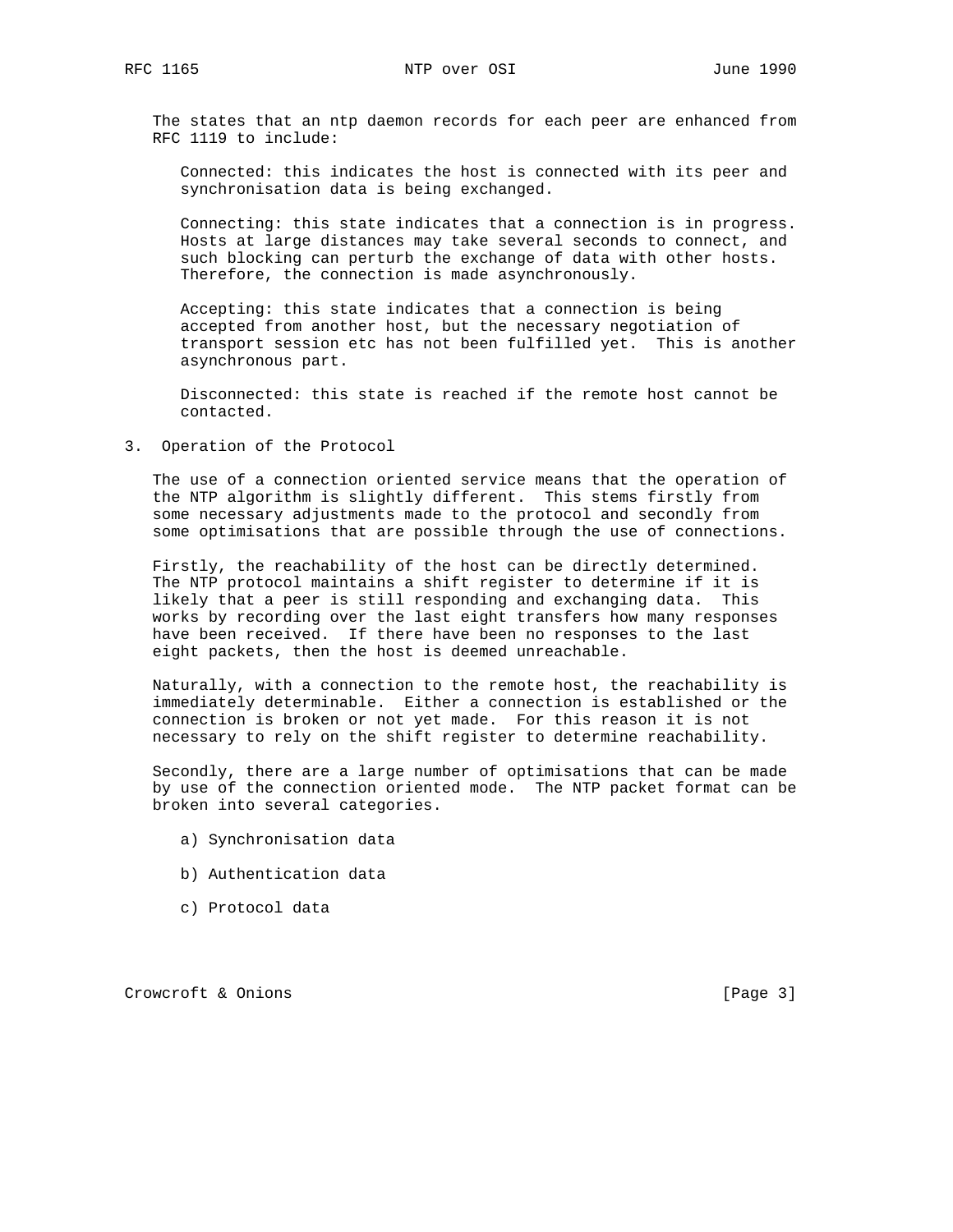Of these classes of data, only the first (a) is necessary to maintain the synchronisation between hosts. Information such as protocol version and the precision of the local clock are not likely to vary over the lifetime of the connection. Likewise the authentication if in use need only be done at connection establishment and is not necessarily required for every packet.

 For these reason, the NTP protocol can be simplified slightly to remove this information. This can be seen in the specification for the Packet in Appendix A.

4. Network Considerations

 Although on first inspection it might be thought that a high speed network is necessary for accurate synchronisation, this is not the case. What is more important is the dispersion of the packet traversal times. It is normally the case that a low speed network with little variance in packet transit times will give better results than a high speed network with large differences in individual packet transit times. This would lead us to think that connection oriented networks with resource allocation done at connection time might lead to higher accuracies than connectionless networks which can suffer large swings in packet transit time under high loading. (This is heresy!)

5. Implementation Model

 Ideally, the implementor will provide interoperability between the existing UDP based NTP service, and a ROS based service.

 To this end, the internal records that hold NTP state information, can be kept the same as existing implementations, and for optimisation reasons, the internal representations of NTP packets can be the same. Translation between these and appropriate ROS/ASN concrete encodings can be provided by automatic translators such as Rosy [ISODE].

6. Constructing NTP Data Fields

 The way in which the data fields in the Packet described in Appendix A is unchanged from RFC 1119. This simplifies implementations based on existing ones, and encourages interworking.

7. Discussion

 From the limited testing of this model so far done, the results would seem to indicate that the ROS based model running over an X.25 service is of similar reliability as the UDP model. Until further

Crowcroft & Onions [Page 4]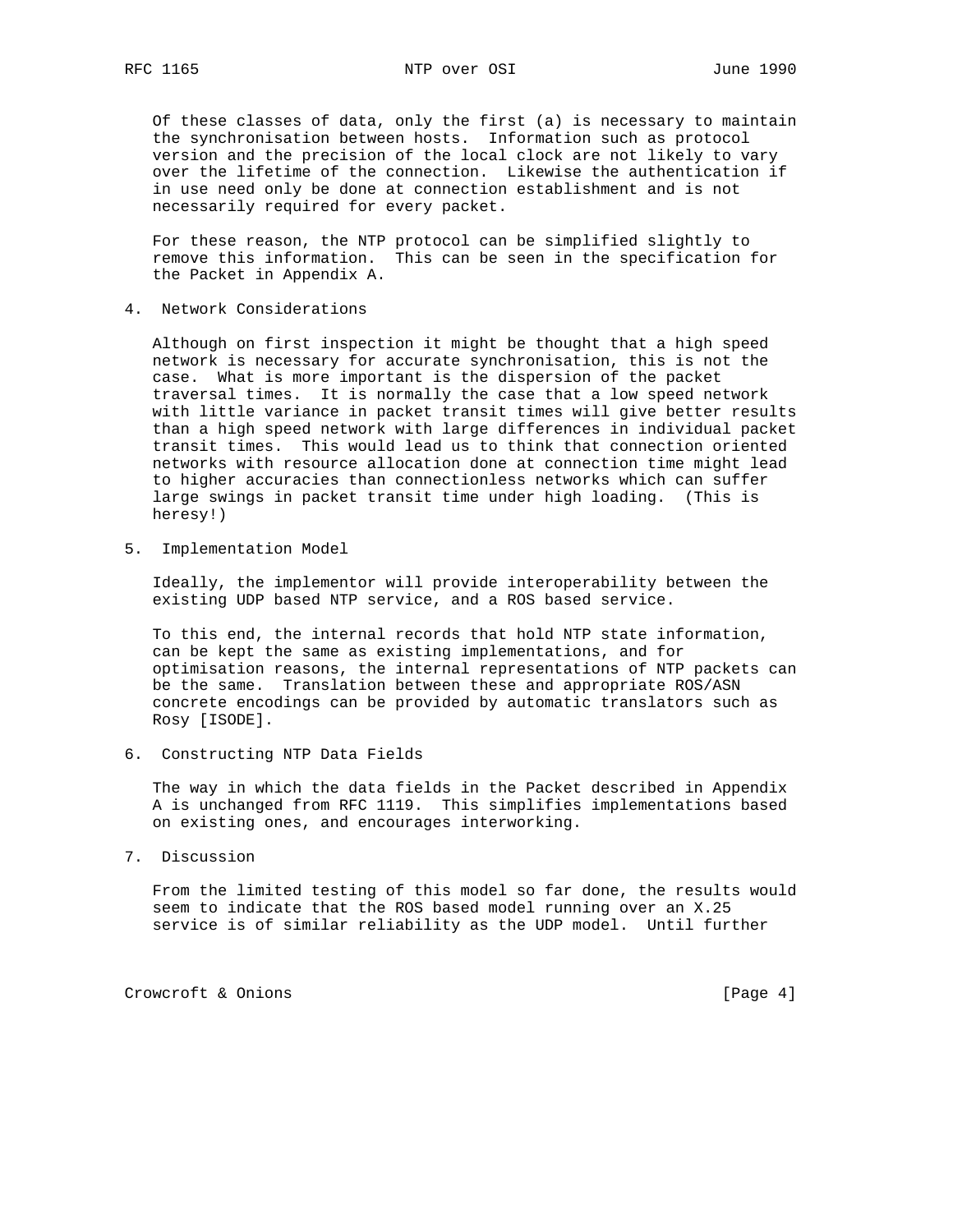experimentation can be performed, specific data can not be given.

 However, in the UK where the most common method of time synchronisation is the system administrators watch and typing in the time to the nearest minute, this method is clearly far superior.

 Connection management is transparent to NTP since it is implemented beneath the Remote Operations Service. However, an NTP implementation must have access to the status of connections, and uses this not only for reachability information but also to find the information gleaned at connect time and no longer exchanged in NTP operations.

8. Prototype Experience

 There are a number of UK sites running NTP over ROS over X.25 with an earlier ROS specification, with at least one site peering both over ROS with UK sites on X.25, and over UDP with US Internet sites.

 Initial experience is promising. The table below shows the reachabilities, delays, offsets and dispersions for the central UK site peering with 2 JANET sites (IP addresses not meaningful, but shown as 126.0.0.1), and three US sites.

| Address                       |            | Strat Poll Reach |                | Delav Offset | Disp          |
|-------------------------------|------------|------------------|----------------|--------------|---------------|
| $+126.0.0.1$                  | 3 64 377   |                  | 718.0          | n n          | 3.O           |
| +umd1.umd.edu<br>$*128.4.0.5$ | 1 1024 177 | 64 167           | 535.0<br>545.0 | 13.0<br>10 O | 13.0<br>524 O |

- 9. References
	- 1. Mills, D., "Network Time Protocol (Version 2) Specification and Implementation", RFC-1119, UDEL, September 1989.
	- 2. Mills, D., "Algorithms for Synchronizing Network Clocks", RFC- 956, M/A-COM Linkabit, September 1985.
	- 3. Postel, J. "User Datagram Protocol", RFC-768, USC Information Sciences Institute, August 1980.
	- 4. ISO TC97, "Specification of Abstract Syntax Notation One (ASN.1)", Draft International Standard ISO/DIS 8824, 6 June 1985.
	- 5. CCITT, "Remote Operations: Model, Notation and Service Definition", CCITT X.ros0 or ISO/DP 9072/1, Geneva, October 1986.
	- 6. Mills, D., "Internet Time Synchronization: The Network Time

Crowcroft & Onions [Page 5]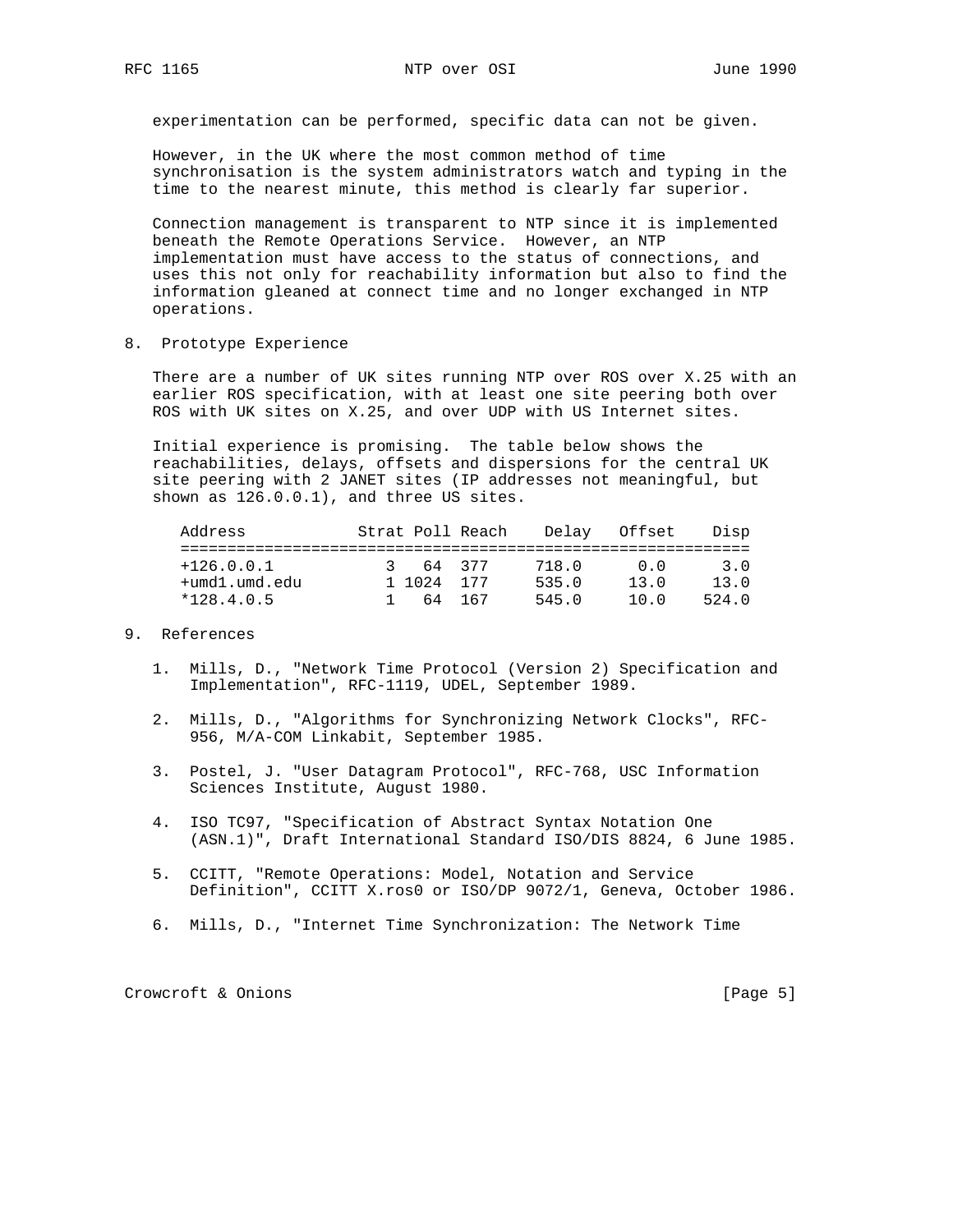Protocol (NTP)", RFC 1129, UDEL, October 1989.

- 7. Mills, D., "Measured Performance of the Network Time Protocol in the Internet System", RFC 1128, October 1989.
- 8. Rose M., et al, "The ISO Development Environment: User's Manual".
- 10. Acknowledgements

 The Authors would like to thank Dave Mills for his valuable comments on an earlier version of this document.

```
Appendix A. ROS "Header" Format
```

```
 -- NTP definitions for ROS specification
- -- Julian Onions, Nottingham University, UK.
- - -- Mon Jun 5 10:07:07 1989
-- NTP DEFINITIONS ::=
 BEGIN
 update OPERATION
 ARGUMENT Packet
 ::= 0
 query OPERATION
 ARGUMENT NULL
 RESULT ClockInfoList
 ::= 1
 -- Data Structures
 BindArgument ::=
  fullbind SEQUENCE {
          psap[0] IA5String OPTIONAL,
          version[1] BITSTRING {
                  version-0(0),
                  version-1(1),
                   version-2(2)
          } DEFAULT version-2,
          authentication[2] Authentication OPTIONAL,
          mode[3] BindMode
  }
```
Crowcroft & Onions [Page 6]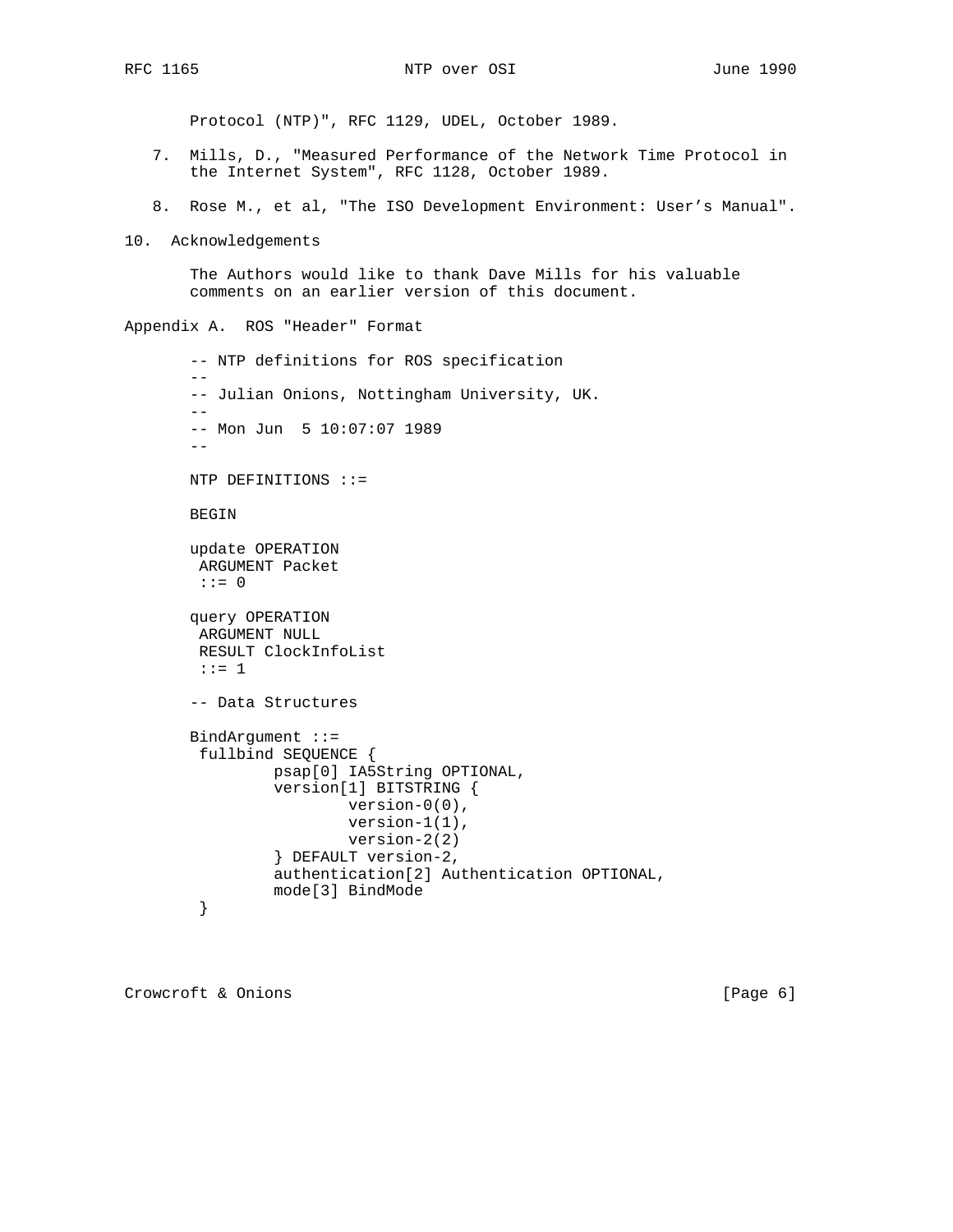```
 Authentication ::= ANY
      BindMode ::= ENUMERATED {
 normal(0), -- standard NTP
 query(1) -- queries only
       }
      BindResult ::=
       SEQUENCE {
            version[1] INTEGER DEFAULT 2,
            authentication[2] Authentication OPTIONAL,
            mode[3] BindMode
       }
      BindError ::=
       SEQUENCE {
            reason[0] INTEGER {
                  refused(0),
                   validation(1),
 version(2), -- version not supported
 badarg(3), -- bad bind argument
 congested(4) -- catch all!
             },
             supplementary[1] IA5String OPTIONAL
       }
                               -- basic exchange packet
      Packet ::= SEQUENCE {
     leap Leap,
mode Mode,
stratum[1] INTEGER,
      pollInterval[2] INTEGER,
     precision[3] INTEGER,
synchDistance SmallFixed,
synchDispersion SmallFixed,
      referenceClockIdentifier ClockIdentifier,
referenceTimestamp TimeStamp,
originateTimestamp TimeStamp,
receiveTimestamp TimeStamp,
 transmitTimestamp TimeStamp
      }
      ClockInfoList ::= SET OF ClockInfo
      ClockInfo ::= SEQUENCE {
      remoteAddress Address,
```
Crowcroft & Onions [Page 7]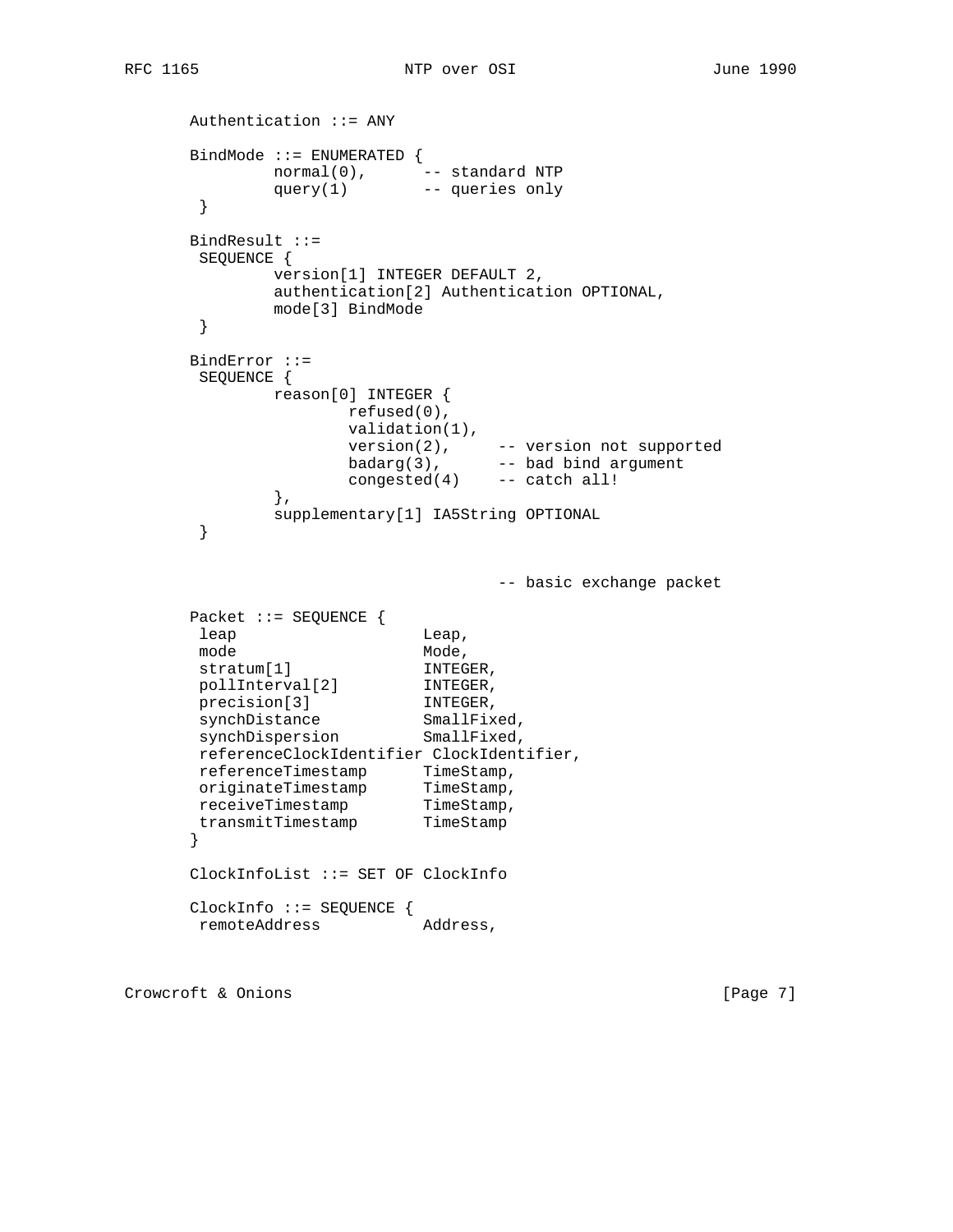```
localAddress Address,
      flags[0] BIT STRING {
                    configured(0),
                    authentable(1),
                   sane(2),
                    candidate(3),
                   sync(4),
                    broadcast(5),
                    referenceClock(6),
                    selected(7),
                    inactive(8)
       },
packetsSent[1] INTEGER,
 packetsReceived[2] INTEGER,
 packetsDropped[3] INTEGER,
timer[4] INTEGER,
      leap Leap,<br>stratum[5] Leap,<br>INTEGER,
      stratum[5] <br>stratum[5] INTEGER,<br>ppoll[6] INTEGER,
ppoll[6] INTEGER,
hpoll[7] INTEGER,
precision[8] INTEGER,
 reachability[9] INTEGER,
estdisp[10] INTEGER,
estdelay[11] INTEGER,
estoffset[12] INTEGER,
 reference[13] ClockIdentifier OPTIONAL,
reftime TimeStamp,
filters SEQUENCE OF Filter
      }
      Leap ::= [APPLICATION 0] ENUMERATED {
             nowarning(0),
             plussecond(1),
             minussecond(2),
             alarm(3)
       }
      SmallFixed ::= [APPLICATION 1] IMPLICIT SEQUENCE {
             integer INTEGER,
             fraction INTEGER
       }
      ClockIdentifier ::= CHOICE {
                    referenceClock[0] PrintableString,
                    inetaddr[1] OCTET STRING,
                    psapaddr[2] OCTET STRING
       }
```
Crowcroft & Onions [Page 8]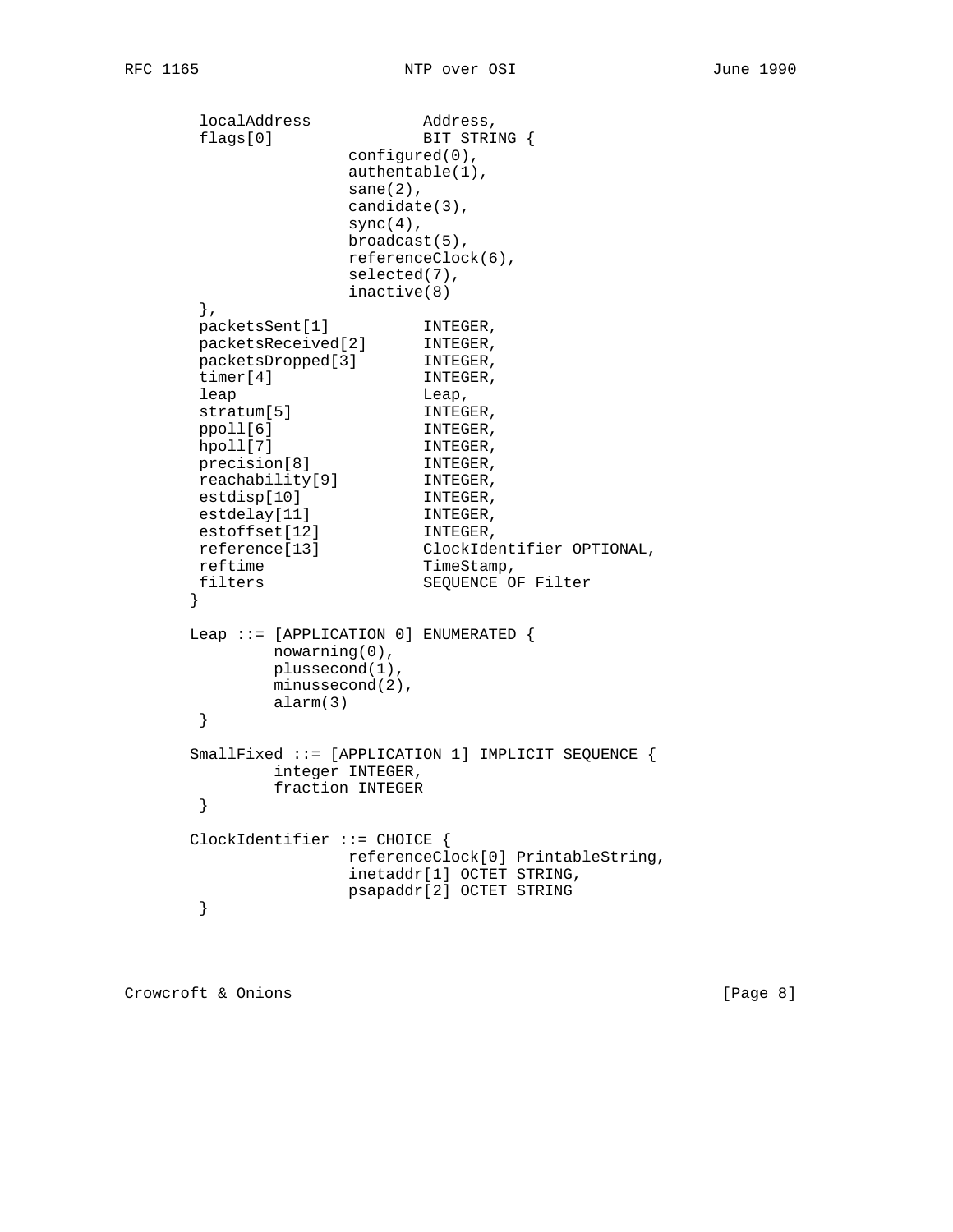```
 TimeStamp ::= [APPLICATION 2] IMPLICIT SEQUENCE {
                 integer INTEGER,
                 fraction INTEGER
         }
        KeyId ::= [APPLICATION 4] INTEGER
        Mode ::= [APPLICATION 4] ENUMERATED {
                 unspecified (0),
                 symmetricActive (1),
                 symmetricPassive (2),
                 client (3),
                 server (4),
                 broadcast (5),
                 reservered (6),
                 private (7)
         }
       Filter ::= SEQUENCE {
                offset INTEGER,
                 delay INTEGER
         }
        Address ::= OCTET STRING -- for now
        END
11. Security Considerations
    Security issues are not discussed in this memo.
12. Authors' Addresses
    Jon Crowcroft
    Computer Science Department
    University College London
    Gower Street
    London WC1E 6BT UK
    EMail: JON@CS.UCL.AC.UK
    Julian P. Onions
    Computer Science Department
    Nottingham University
    University Park
    Nottingham, NG7 2RD UK
    EMail: JPO@CS.NOTT.AC.UK
```
Crowcroft & Onions [Page 9]